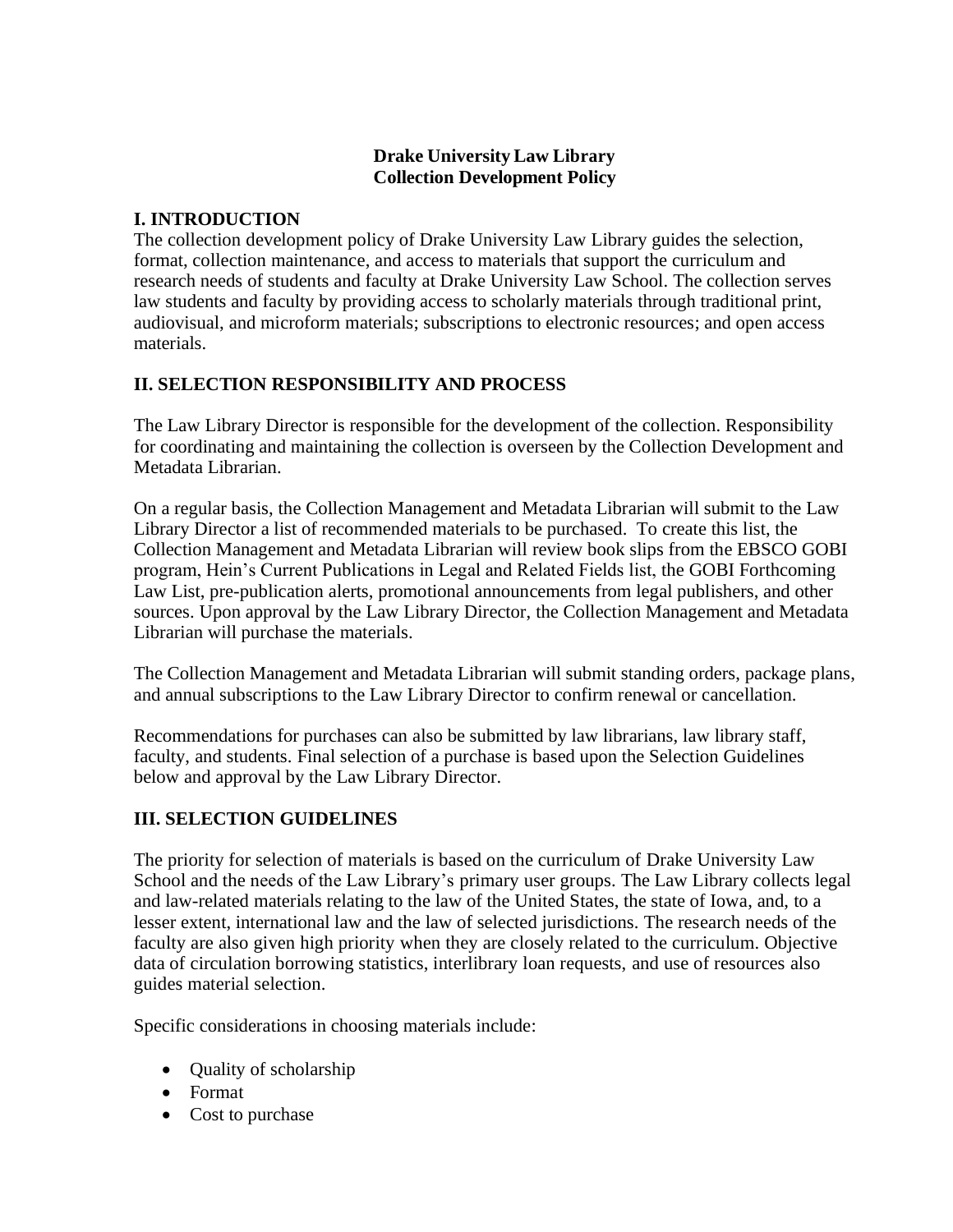- Publisher
- Appropriateness of the academic level of the material
- Lasting value
- Strength of current holdings in subject area
- Anticipated usage
- Iowa specific law-related materials
- Language
- Cost of supplementation

Additional guidelines:

- Textbooks are not normally purchased
- Multiple copies are only purchased when justified by usage
- If an item is high in cost, the availability of the item at nearby libraries or by interlibrary loan is considered
- If an item is currently available at Drake University Cowles Library, the Law Library will not typically purchase a duplicate copy
- Lost items are not automatically replaced. A decision on replacement will be based on borrowing statistics, importance to the collection, and cost

Exceptions to the guidelines will be evaluated by the Law Library Director on a case-by-case basis.

# **V. SELECTION OF SPECIFIC TYPES OF MATERIALS**

The Law Library mainly purchases materials in print or digital format, but other formats are considered when needed to serve general research or collection needs. Specific criteria for individual formats are noted in the following sections.

## **A. Audiovisuals**

The Law Library will purchase audiovisuals upon professor request and approval by the Law Library Director.

# **B. CD-ROM**

The Law Library does not actively purchase this format. CD-ROM's which accompany books are added to the collection.

## **C. Electronic Resources**

The Law Library owns and provides access to materials in electronic format. These include online indexes, databases, e-books, and journal subscriptions. The criteria for purchasing electronic resources are based on those outlined in the Selection Guidelines.

Additional criteria for purchasing electronic resources include:

- Remote access availability via IP authentication
- Number of simultaneous users allowed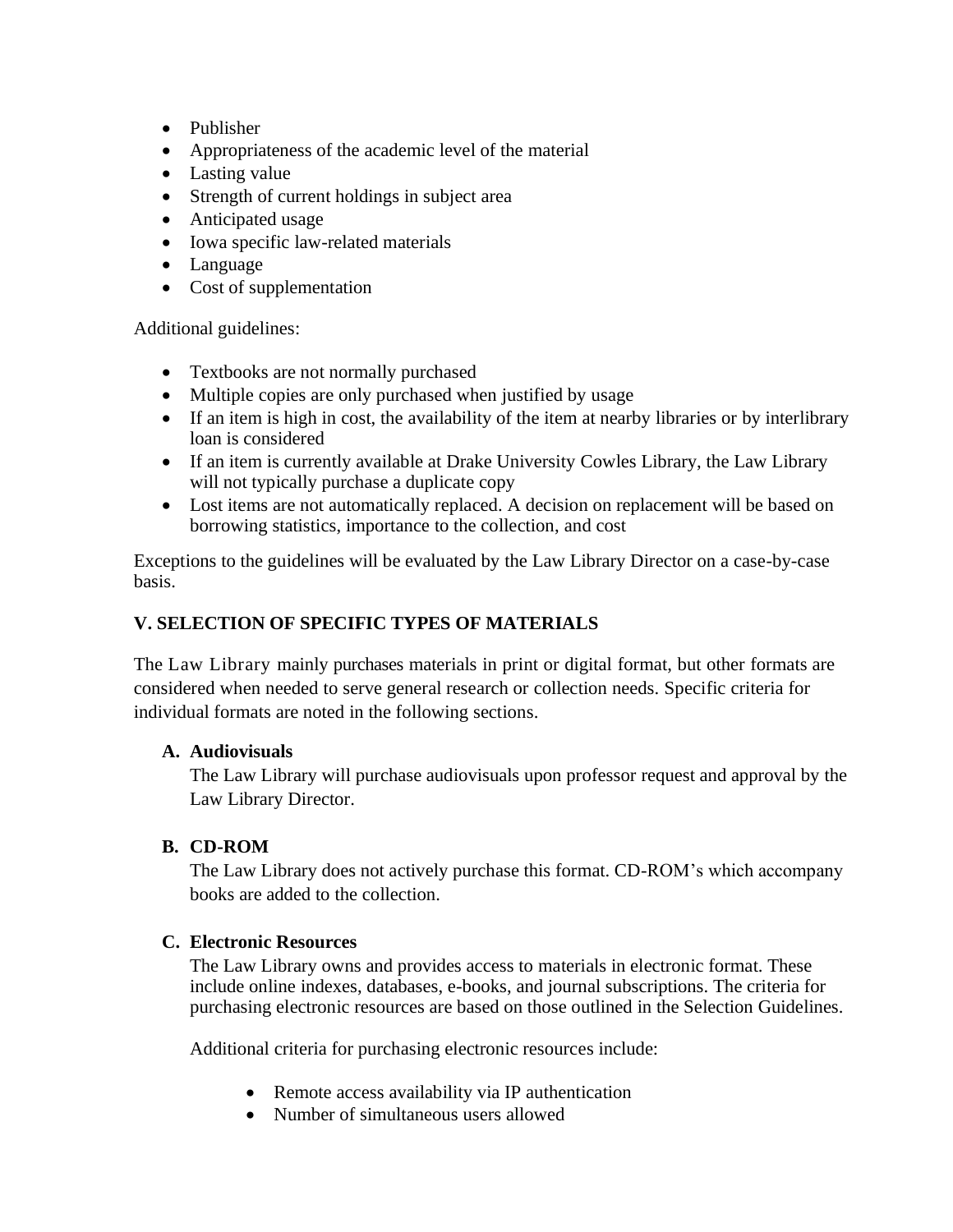- Usability of the resource in terms of design and functionality
- Ouality of searching and retrieval
- Licensing terms
- Availability of usage statistics
- Long term reliability of the resource

If the selection of a fee-based or subscription Internet resource duplicates an existing print resource, the following criteria will also be considered:

- Determining if a cost benefit for purchasing multiple formats exists
- Desirability of multiple formats to meet the different needs of library patrons
- Feasibility of canceling the print subscription and relying solely on the electronic version

The Director will negotiate all licensing agreements and will act as the signer of the agreements. The Law Library will comply with all applicable vendor licensing agreements.

#### **D. Government Documents**

The Law Library is a selective depository of federal government publications and receives approximately 12% of items available to depository libraries. Selected materials emphasize the curricular and research needs of Drake University Law School users especially in the area of agriculture, education, and legislation, and statistical data. The Law Library also receives publications from the State of Iowa depository program.

## **E. Microforms**

The Law Library no longer actively purchases this format but collects government documents arriving in microfiche. Microforms would only be acquired to fill gaps in the collection when the material is not available in print or electronic format.

#### **F. Print Journals**

Access to journal titles are provided by electronic databases such as HeinOnline, Index to Legal Periodicals Full Text, and LegalTrac. If a title is not available electronically or is an Iowa law related title, a print version will be considered for purchase.

#### **G. Study Aids**

The Law Library purchases study aids in print format for first-year classes, upper level required classes, and selected bar courses. The Law Library avoids purchasing study aids keyed to individual casebooks and high court summaries.

The Law Library will also consider purchasing electronic access to study aids.

#### **VII. SUBJECT ANALYSIS**

Emphasis in a particular subject area depends on the depth of resources necessary to support the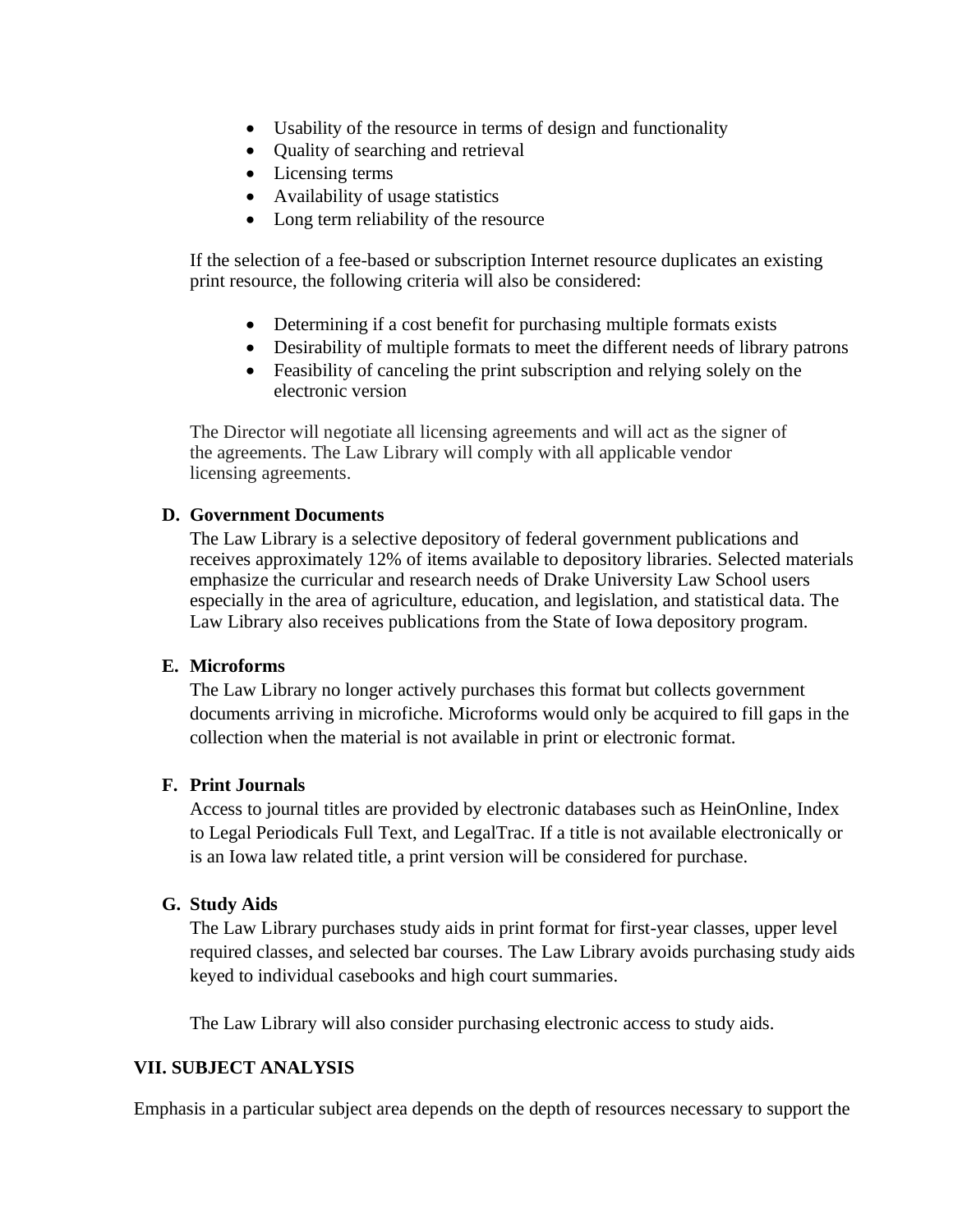curriculum and research on the subject. The four levels of collection depth identified in this policy are: Comprehensive, Research, Reference, and General.

## A. **Comprehensive**

The Comprehensive level strives to acquire all major items in the subject area.

### **B. Research**

The Research level should support faculty needs for conducting original research and support the work of law review students, moot court and seminar students. This level can also provide practitioners with the depth to research complicated legal questions.

### C. Reference

The Reference level should support the needs of law students in their regular course work or the investigation of routine legal problems by faculty or practicing attorneys.

### D. General

The General level provides a basic introduction to and an outline of the issues involved in the subject.

## **Subjects**

- Administrative Law (Reference)
- Agricultural Law (Research)
- Appellate Advocacy and Practice (Reference)
- Business Associations (Reference)
- Civil Procedure (Research)
- Clinical Experience (Reference)
- Commercial Law (Reference)
- Comparative Law (Reference)
- Compliance (Reference)
- Conflict of Law (Reference)
- Constitutional Law (U.S.) (Research)
- Constitutional Law (Foreign) (General)
- Contracts (Research)
- Corporate Law/Business Associations (Research)
- Criminal Law and Procedure (Research)
- Election Law (Research)
- Employment Law (Reference)
- Environmental Law (Reference)
- Estate Planning (Reference)
- Evidence (Research)
- Family Law (Research)
- Gaming Law (Research)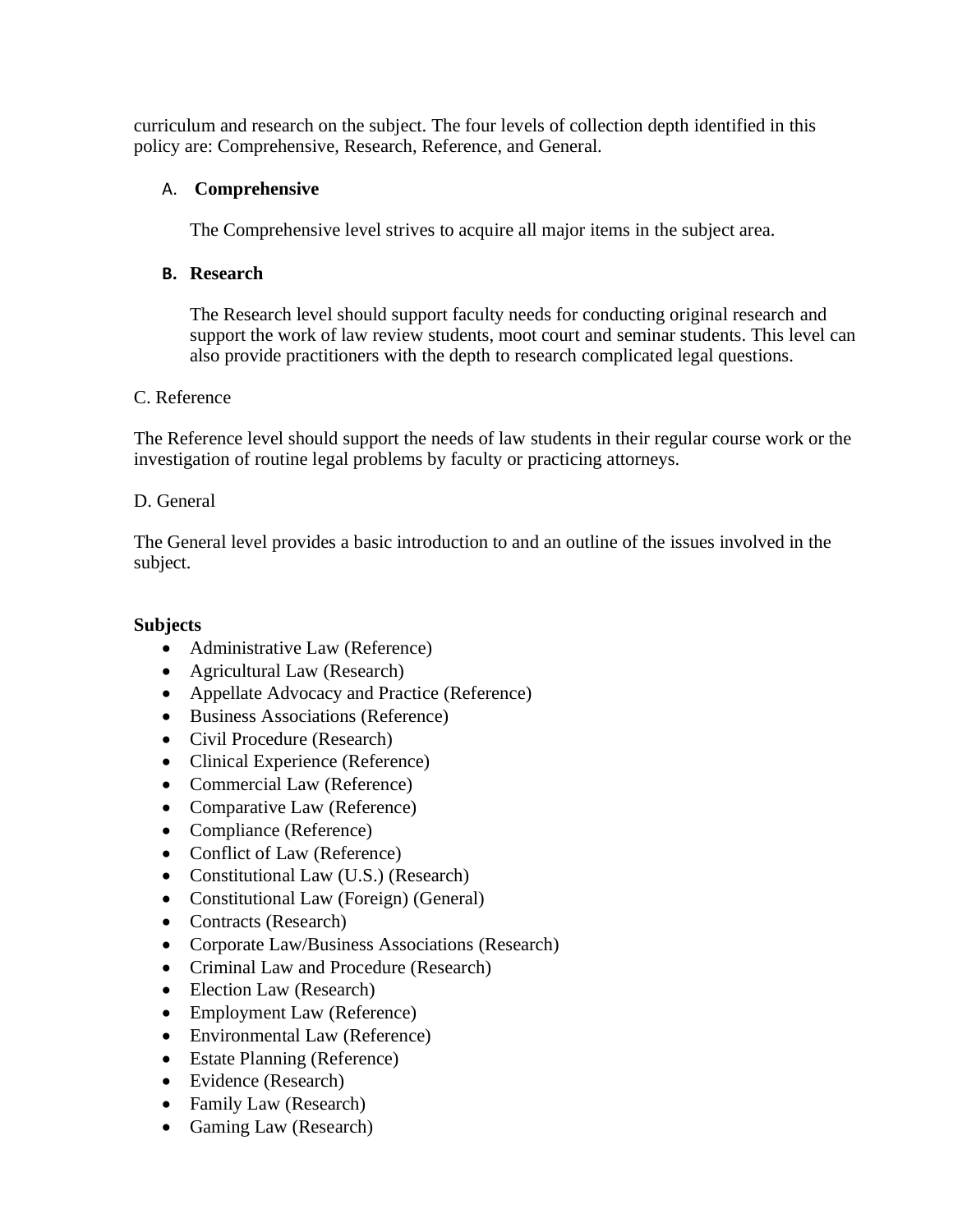- Health Law (Reference)
- Immigration Law (Research)
- Insurance Law (Reference)
- Intellectual Property Law (Reference)
- International Law (Reference)
- Iowa Law (Comprehensive)
- Jurisprudence (Reference)
- Legal History (Reference)
- Legal Research and Writing (Research)
- Legislation (Reference)
- Legal Technology (Reference)
- Mediation (Reference)
- Negotiation (Reference)
- Product Liability (Reference)
- Professional Responsibility (Research)
- Property (Research)
- Secured Transactions (Reference)
- Securities Law (Reference)
- Tax (Research)
- Torts (Research)
- Trial Practice (Research)
- Workers Compensation (Reference)

# **VIII. GIFTS**

The Law Library accepts gifts of books and other materials when they can be used to enhance the collection, replace damaged copies, or are of historical significance. The Law Library reserves the right to dispose of any materials which are not in good condition or do not meet the Selection Guidelines. Upon request, the Law Library will provide a list of donated materials but will not appraise the value of the donation due to IRS regulations.

Donors are encouraged to deliver or ship gifts to the law library. If that is not feasible, the Law Library Director may ask an employee or hire student workers to obtain the gifted materials. Reimbursement for mileage, according to Drake University policies, will be provided if a personal car is used by an employee.

# **IX. COLLECTION MAINTENANCE**

The Law Library continually reviews the collection to decide what to retain, withdraw, or relocate to storage areas. The decision to withdraw include the following criteria:

- Physical condition of the item
- Importance of the item to the collection
- Circulation statistic count of the item
- Availability of item at nearby libraries and online

Items in poor condition but still relevant to the collection will be repaired if possible or